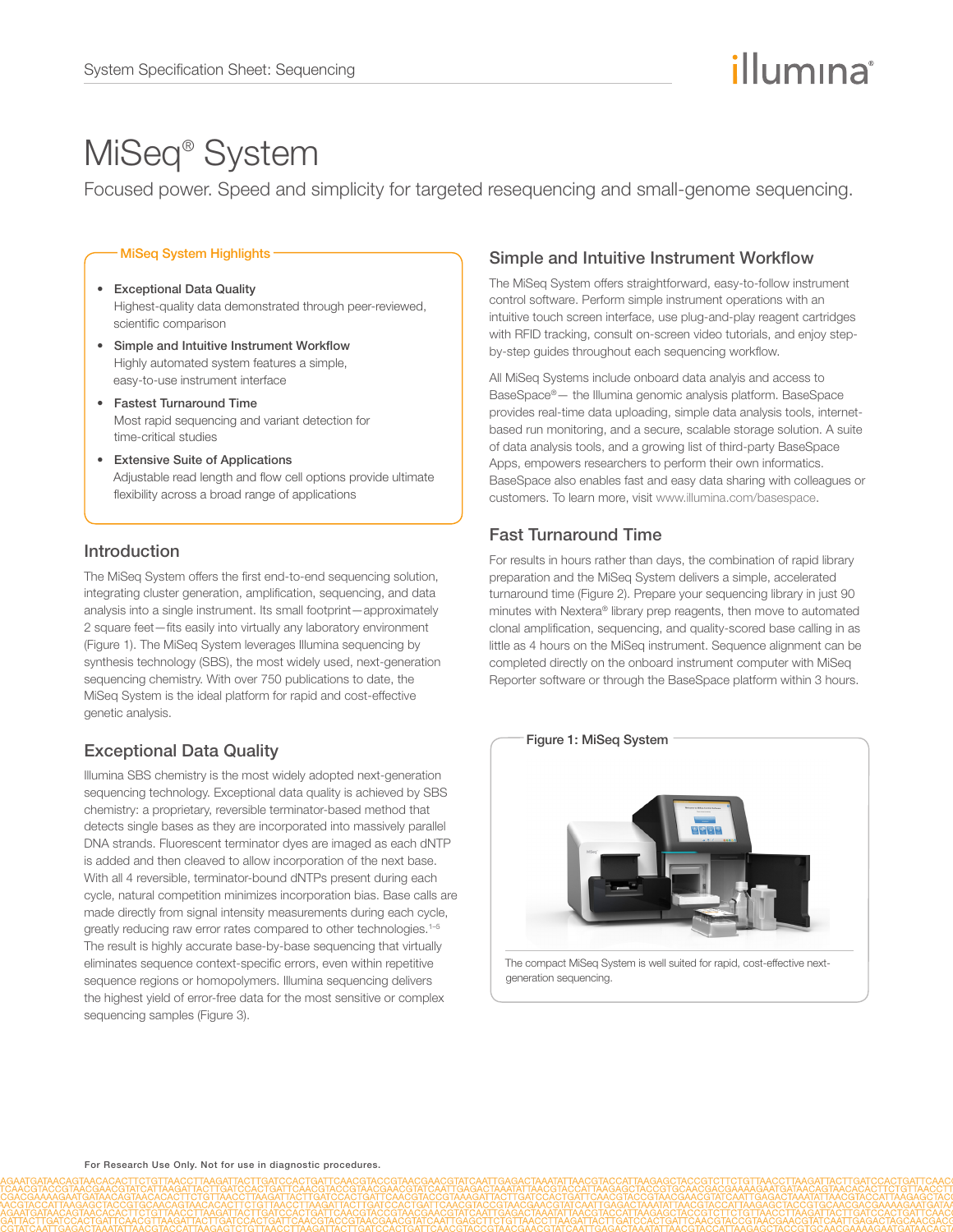



a MiSeq System with MiSeq Control Software v2.4. This example shows 90% of bases sequenced above Q30.

## Extensive Suite of Applications

Explore an ever increasing range of sequencing applications. With faster turnaround time and simplified workflows, the MiSeq System offers a cost-effective alternative to capillary electrophoresis (CE) for applications such as targeted resequencing, clone checking, and amplicon sequencing. Optimized analysis workflows are also available for small genome sequencing, 16S metagenomics, RNA sequencing, HLA sequencing, forensics, preimplantation genetic screening (PGS), and preimplantation genetic diagnosis (PGD), as well as highly multiplexed applications such as TruSeq® Custom Amplicon and TruSeq Custom Enrichment. Adjustable read lengths, flow cell options, and choice of single or paired-end reads allow unprecedented flexibility for matching data output to a broad range of experimental needs.

#### MiSeq System Specifications

| <b>Instrument Configuration</b>                                  |  |  |  |  |  |
|------------------------------------------------------------------|--|--|--|--|--|
| RFID tracking for consumables                                    |  |  |  |  |  |
| MiSeq Control Software                                           |  |  |  |  |  |
| MiSeg Reporter Software                                          |  |  |  |  |  |
| Instrument Control Computer (Internal)*                          |  |  |  |  |  |
| Base Unit: Intel Core i7-27100E 2.10 GHz CPU                     |  |  |  |  |  |
| Memory: 16 GB RAM                                                |  |  |  |  |  |
| Hard Drive: 750 GB                                               |  |  |  |  |  |
| Operating System: Windows 7 embedded standard                    |  |  |  |  |  |
| *Computer specifications are subject to change.                  |  |  |  |  |  |
| <b>Operating Environment</b>                                     |  |  |  |  |  |
| Temperature: $22^{\circ}C \pm 3^{\circ}C$                        |  |  |  |  |  |
| Humidity: Noncondensing 20%-80%                                  |  |  |  |  |  |
| Altitude: Less than 2,000 m (6,500 ft)                           |  |  |  |  |  |
| Air Quality: Pollution degree rating of II                       |  |  |  |  |  |
| Ventilation: Maximum of 1,364 BTU/h                              |  |  |  |  |  |
| For Indoor Use Only                                              |  |  |  |  |  |
| <b>Light Emitting Diode (LED)</b>                                |  |  |  |  |  |
| 530 nm. 660 nm                                                   |  |  |  |  |  |
| <b>Dimensions</b>                                                |  |  |  |  |  |
| W×D×H: 68.6 cm × 56.5 cm × 52.3 cm (27.0 in × 22.2 in × 20.6 in) |  |  |  |  |  |
| Weight: 57.2 kg (126 lbs)                                        |  |  |  |  |  |
| Crated Weight: 93.6 kg (206 lbs)                                 |  |  |  |  |  |
| <b>Power Requirements</b>                                        |  |  |  |  |  |
| 100-240V AC @ 50/60Hz, 10A, 400 W                                |  |  |  |  |  |
| Radio Frequency Identifier (RFID)                                |  |  |  |  |  |
| Frequency: 13.56 MHz                                             |  |  |  |  |  |
| Power: 100 mW                                                    |  |  |  |  |  |
| <b>Product Safety and Compliance</b>                             |  |  |  |  |  |
| NRTL certified IEC 61010-1                                       |  |  |  |  |  |
| CF marked                                                        |  |  |  |  |  |
| FCC/IC approved                                                  |  |  |  |  |  |
|                                                                  |  |  |  |  |  |
|                                                                  |  |  |  |  |  |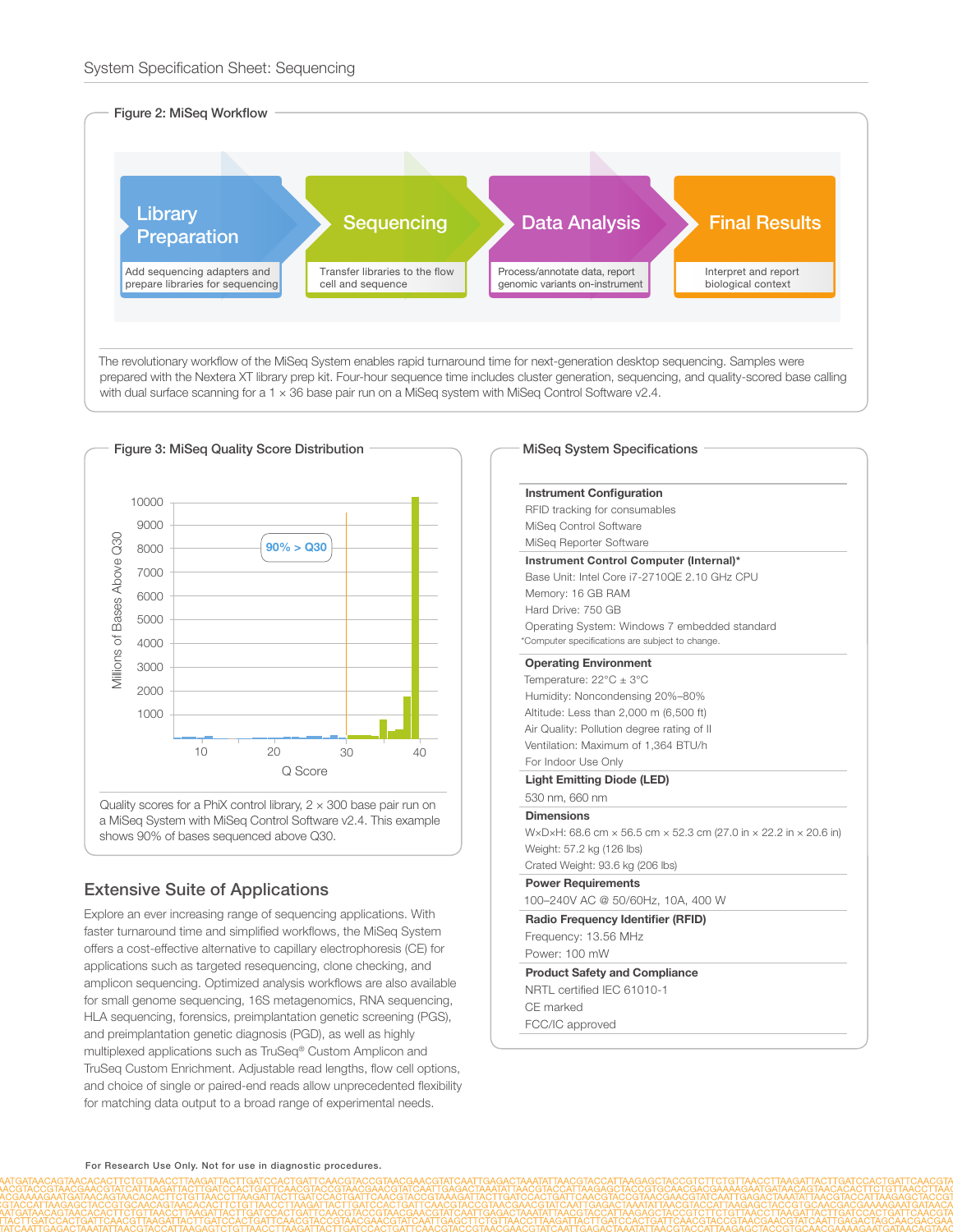| MiSeg System Performance Parameters<br>MiSeg Reagent Kit v2 |                                                                                                                                                                |                |                |  |  |
|-------------------------------------------------------------|----------------------------------------------------------------------------------------------------------------------------------------------------------------|----------------|----------------|--|--|
|                                                             | <b>Read Length</b>                                                                                                                                             | Total Time*    | Output         |  |  |
|                                                             | $1 \times 36$ bp                                                                                                                                               | $~1$ hours     | 540-610 Mb     |  |  |
|                                                             | $2 \times 25$ bp                                                                                                                                               | $~5.5$ hours   | 750-850 Mb     |  |  |
|                                                             | $2 \times 150$ bp                                                                                                                                              | $~24$ hours    | $4.5 - 5.1$ Gb |  |  |
|                                                             | $2 \times 250$ bp                                                                                                                                              | $~10-39$ hours | 7.5-8.5 Gb     |  |  |
| Reads Passing Filter <sup>†</sup>                           |                                                                                                                                                                |                |                |  |  |
|                                                             | Single Reads                                                                                                                                                   |                | $12 - 15$ M    |  |  |
|                                                             | Paired-End Reads                                                                                                                                               |                | 24-30 M        |  |  |
|                                                             | Quality Scores <sup>tt</sup>                                                                                                                                   |                |                |  |  |
|                                                             | $> 90\%$ bases higher than Q30 at 1 $\times$ 36 bp<br>$> 90\%$ bases higher than Q30 at 2 $\times$ 25 bp<br>$>80\%$ bases higher than Q30 at 2 $\times$ 150 bp |                |                |  |  |
|                                                             | $>$ 75% bases higher than Q30 at 2 $\times$ 250 bp                                                                                                             |                |                |  |  |

| <b>Read Length</b> | Total Time*                       | Output         |
|--------------------|-----------------------------------|----------------|
| $2 \times 75$ bp   | $~21$ hours                       | $3.3 - 3.8$ Gb |
| $2 \times 300$ bp  | $~56$ hours                       | 13.2-15 Gb     |
|                    | Reads Passing Filter <sup>t</sup> | $22 - 25M$     |
| Single Reads       |                                   | 44-50 M        |
| Paired-End Reads   | Quality Scores <sup>tt</sup>      |                |

- \* Total times include cluster generation, sequencing, and base calling on a MiSeq system enabled with dual surface scanning.
- † Install specifications based on Illumina PhiX control library at supported cluster densities between 865–965 k/mm2 clusters passing filter for v2 chemistry and 1200–1400 k/mm<sup>2</sup> clusters passing filter for v3 chemistry. Actual performance parameters can vary based on sample type, sample quality, and clusters passing filter.
- †† The percentage of bases > Q30 is averaged across the entire run.
- bp = base pairs, Mb = megabases, Gb = gigabases, M = millions

#### Ordering Information

| <b>Instrument Name</b> | Catalog No. |  |
|------------------------|-------------|--|
| MiSeg System           | SY-410-1003 |  |
|                        |             |  |

## Learn More

To learn more about the next revolution in desktop sequencing, visit: [www.illumina.com/miseq](http://www.illumina.com/miseq)

## **References**

- 1. [Junemann S, Sedlazeck FJ, Prior K, Albersmeier A, John U, Kalinowski J, et](http://www.ncbi.nlm.nih.gov/pubmed/23563421)  [al. Updating benchtop sequencing performance comparison.](http://www.ncbi.nlm.nih.gov/pubmed/23563421)  *Nat Biotechnol*[. 2013;31:294-296.](http://www.ncbi.nlm.nih.gov/pubmed/23563421)
- 2. [Ross MG, Russ C, Costello M, Hollinger A, Lennon NJ, Hegarty R, et al.](http://www.ncbi.nlm.nih.gov/pubmed/23718773)  [Characterizing and measuring bias in sequence data.](http://www.ncbi.nlm.nih.gov/pubmed/23718773)  *Gen Biol*[. 2013;14:R51.](http://www.ncbi.nlm.nih.gov/pubmed/23718773)
- 3. [Loman NJ, Misra RV, Dallman TJ, Constantinidou C, Gharbia SE, Wain J,](http://www.ncbi.nlm.nih.gov/pubmed/22522955)  [et al. Performance comparison of benchtop high-throughput sequencing](http://www.ncbi.nlm.nih.gov/pubmed/22522955)  [platforms.](http://www.ncbi.nlm.nih.gov/pubmed/22522955) 
	- *Nat Biotechnol*[. 2012;30:434-439.](http://www.ncbi.nlm.nih.gov/pubmed/22522955)
- 4. [Quail MA, Smith M, Coupland P, Otto TD, Harris SR, Connor TR, et al. A tale](http://www.ncbi.nlm.nih.gov/pubmed/22827831)  [of three next generation sequencing platforms: comparison of Ion Torrent,](http://www.ncbi.nlm.nih.gov/pubmed/22827831)  [Pacific Biosciences and Illumina MiSeq sequencers.](http://www.ncbi.nlm.nih.gov/pubmed/22827831)  *[BMC Genomics](http://www.ncbi.nlm.nih.gov/pubmed/22827831)*. 2012;13:341.
- 5. [Liu L, Li Y, Li S, Hu N, He Y, Pong R, et al. Comparison of Next-Generation](http://www.ncbi.nlm.nih.gov/pubmed/22829749)  [sequencing systems.](http://www.ncbi.nlm.nih.gov/pubmed/22829749)  *J Biomed Biotechnol*[. 2012;2012:251364.](http://www.ncbi.nlm.nih.gov/pubmed/22829749)

## Maximize Performance and Productivity with Illumina Services, Training, and **Consulting**

Whether immediate help is needed during an instrument run, or in-depth consultations are required for sophisticated workflows, Illumina can help. Illumina service and support teams provide a full suite of expedient, customized solutions from initial trainings, to instrument support, and ongoing NGS consultation. Our support offerings include:

#### Product Care Services

- Tiered Instrument Service Plans + Add-On Services
- **Instrument Compliance Services**
- Instrument On-Demand Services

#### Illumina University Training

- Instructor-Led Training at Your Chosen Facility
- Instructor-Led Training at an Illumina Training Center
- Online Courses and Webinars

#### Illumina Consulting

- Proof-of-Concept Services for instrument and library preparation testing
- Concierge Services for design assistance and product optimization

For more on Illumina support offerings[, visit: www.illumina.](http://www.illumina.com/services/instrument-services-training.html) [com/services/instrument-services-training.html](http://www.illumina.com/services/instrument-services-training.html)